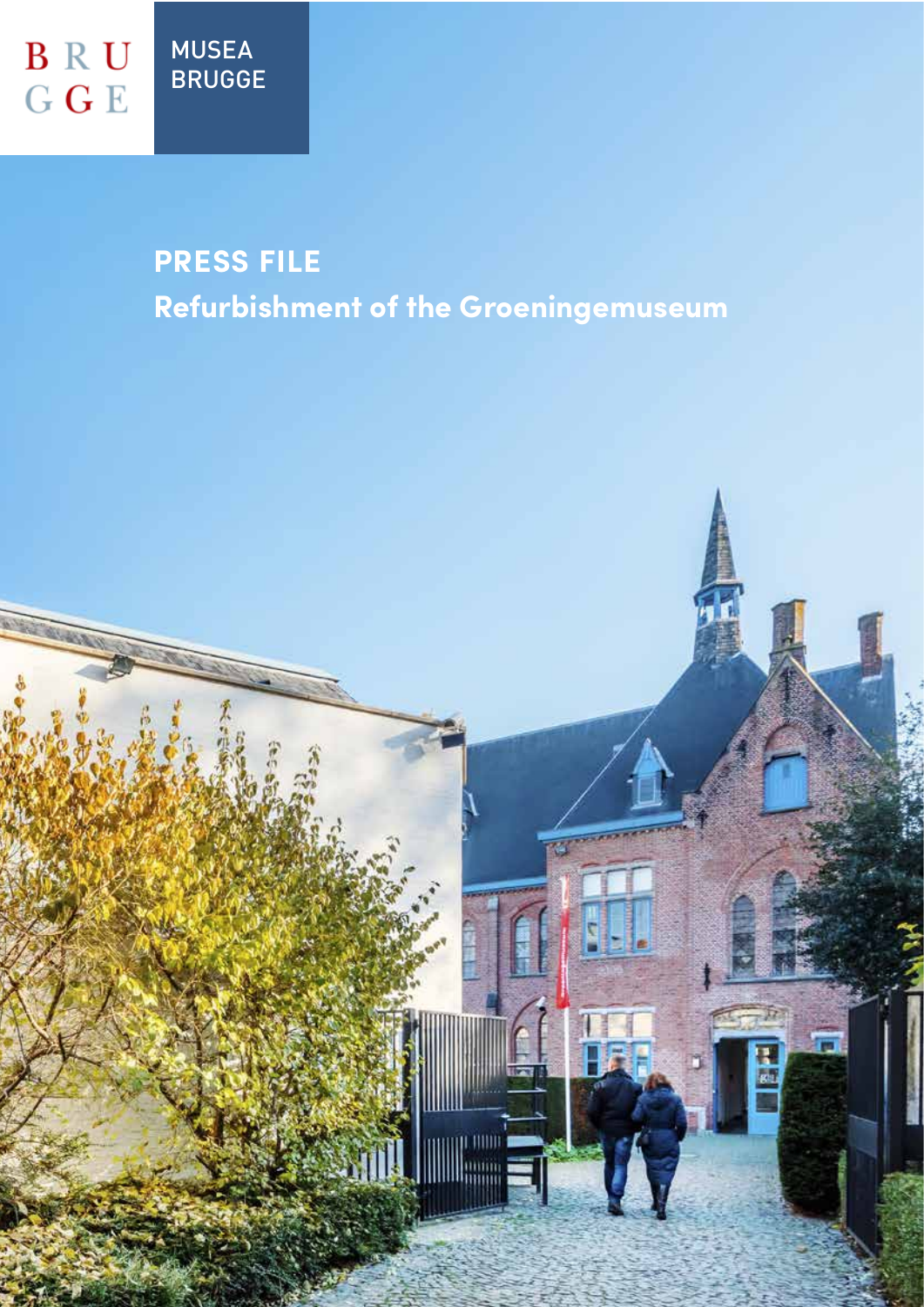**Musea Brugge invests in the Groeninge-museum, one of its key museum locations. The aim is twofold: to increase visitor comfort and to present the works of art as attractively as possible. In January-February-March 2020, the refurbishing of the entrance hall and the halls will be carried out in phases. This project fits in with Musea Brugge's wish to refurbish a number of locations in the coming decade with a great deal of attention for the visitors. The Gruuthusemuseum, which reopened to the public on May 23rd after the largescale renovation, is the leading example.** 

The Groeningemuseum exhibits and conserves a collection of paintings of national and international importance in a building from the 1930s. Approximately 100,000 international visitors come to the museum every year to view these works. In order to welcome them warmly, the adjoining Xaverius chapel, which serves as entrance hall, will be tackled. Business director Jonathan Nowakowski explains: "The 19th-century Xaverius Chapel is a splendid space, which does not really blink out today. By creating an open space that accommodates the shop and the cash desk, we want to give visitors a warm welcome that will be continued throughout the rest of the museum". The Bruges scenographer Koen Bovée works closely together with the young architect Jason Slabbynck for the design of the entrance hall. The chapel's characteristic stained-glass windows are the source of inspiration for the furniture.

However, the greatest challenge of the refurbishment is in the rooms. The variety of the collection, with unique works of art from the late fourteenth century to the twentieth century, makes each room different to decorate. "During the refurbishment in the beginning of 2020, all the works of art will be taken away and the chronological route will be reversed. New fresh colours will be added to the walls and the floor will be renewed. The fragile works of the Flemish primitives will also be given a new hanging system and will be fitted with special museum safety glass by TrueVue." according to Anne van Oosterwijk. Alderman Blontrock and museum director Till-Holger Borchert complement: "We attach great importance to the experience of our visitors at our museum locations. That's why we are adding many rest points, where visitors can take time to enjoy the works of art. In addition to the audio guide, we have also chosen to further expand the provision of information. Each object will be given a more in-depth text in the new display.

**In order to realise this redevelopment, the Groeningemuseum will be completely closed from 20 to 31 January 2020. Between 6 January and 12 March 2020, a number of rooms will always be closed. The Flemish primitives will be permanently on display (with the exception of the period of complete closure).**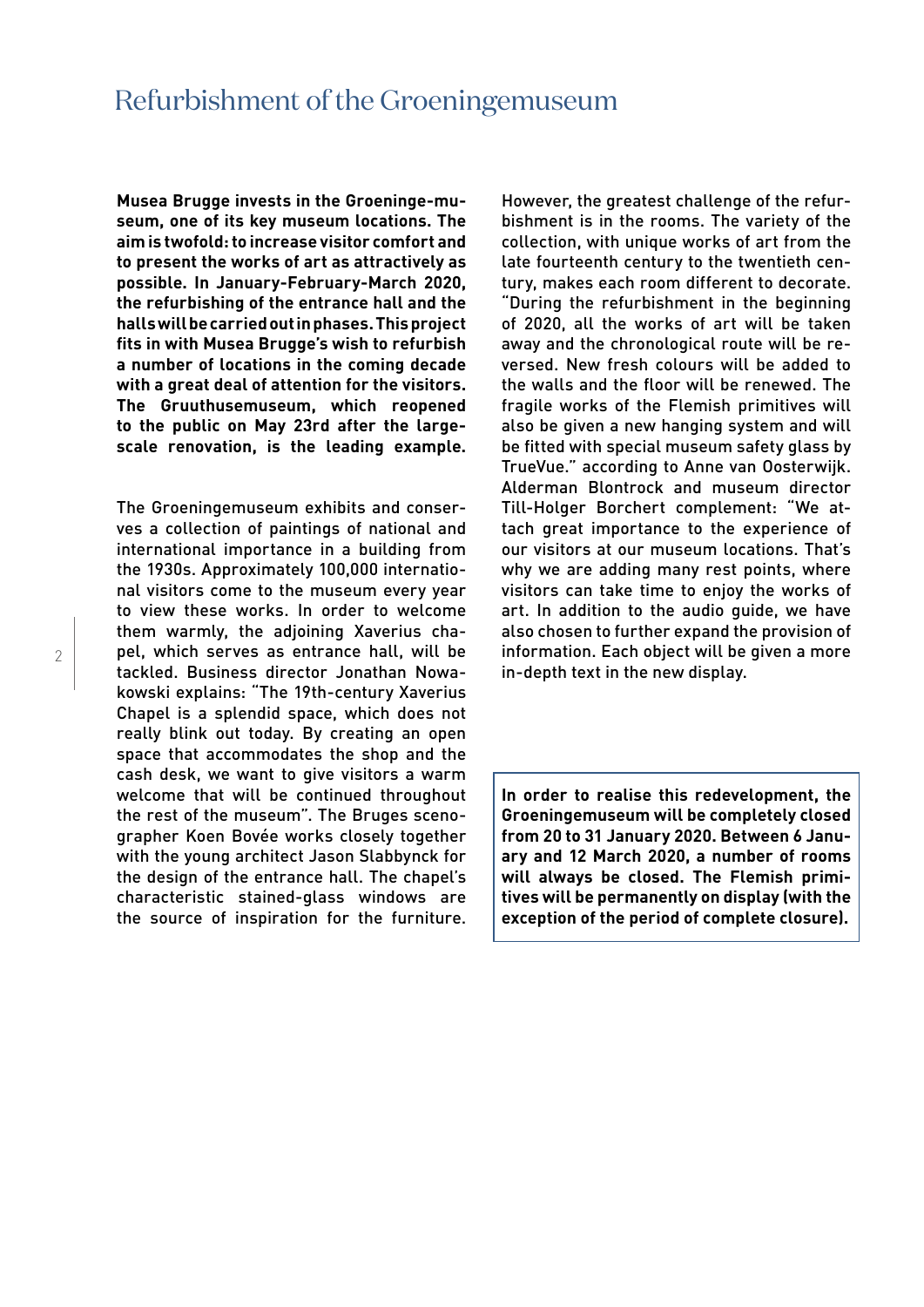## More about the refurbishment

### Views of the entrance hall + museum shop

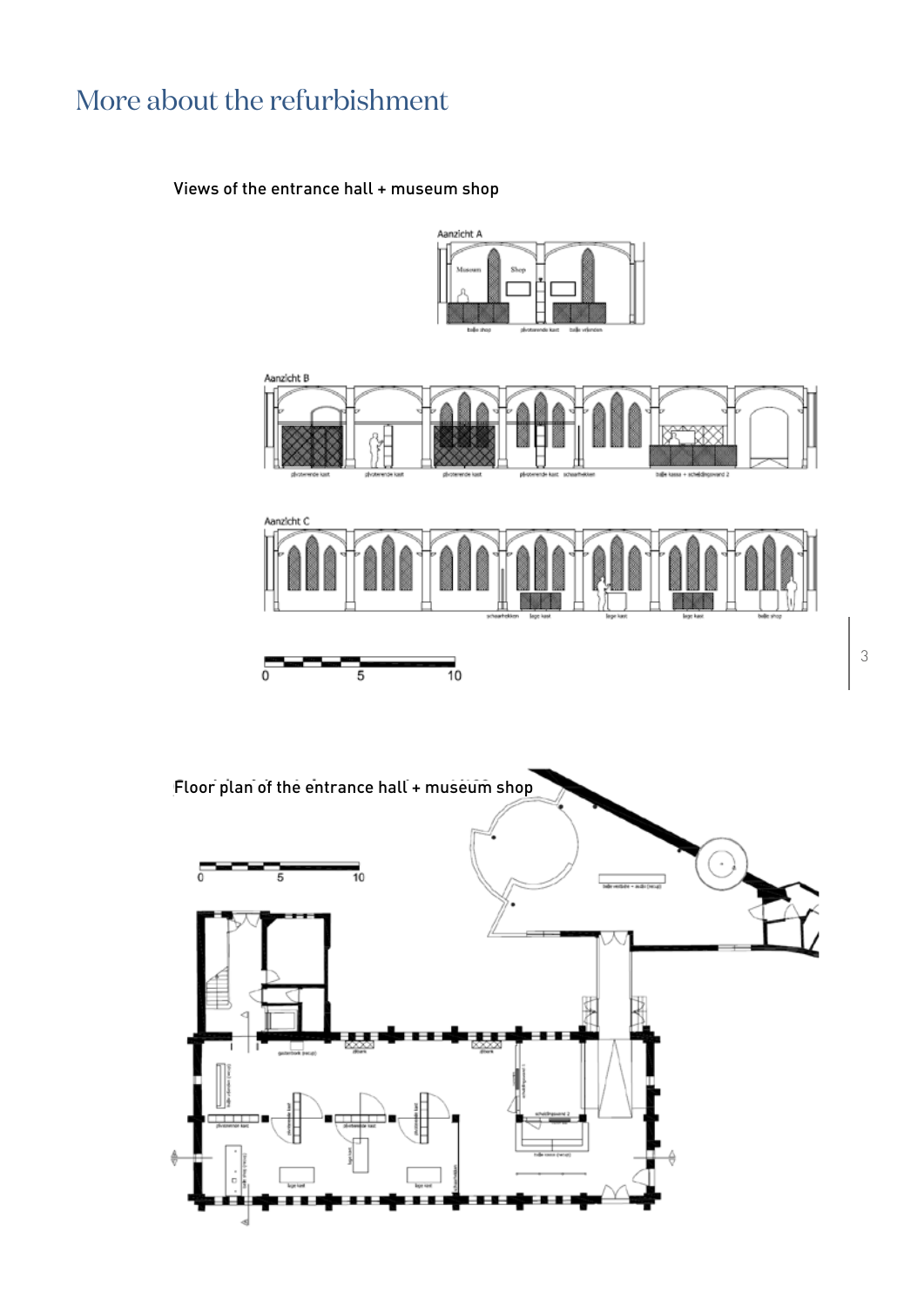

Adaptations to the content:

• Reversing the course

4

- Spreading the number of crowd-pullers
- 2 halls for neoclassicism
- Room 1 (X) becomes a semi-permanent room
- More artworks placed in 3D
- All Flemish primitives get new glass/acrylate and suspension system